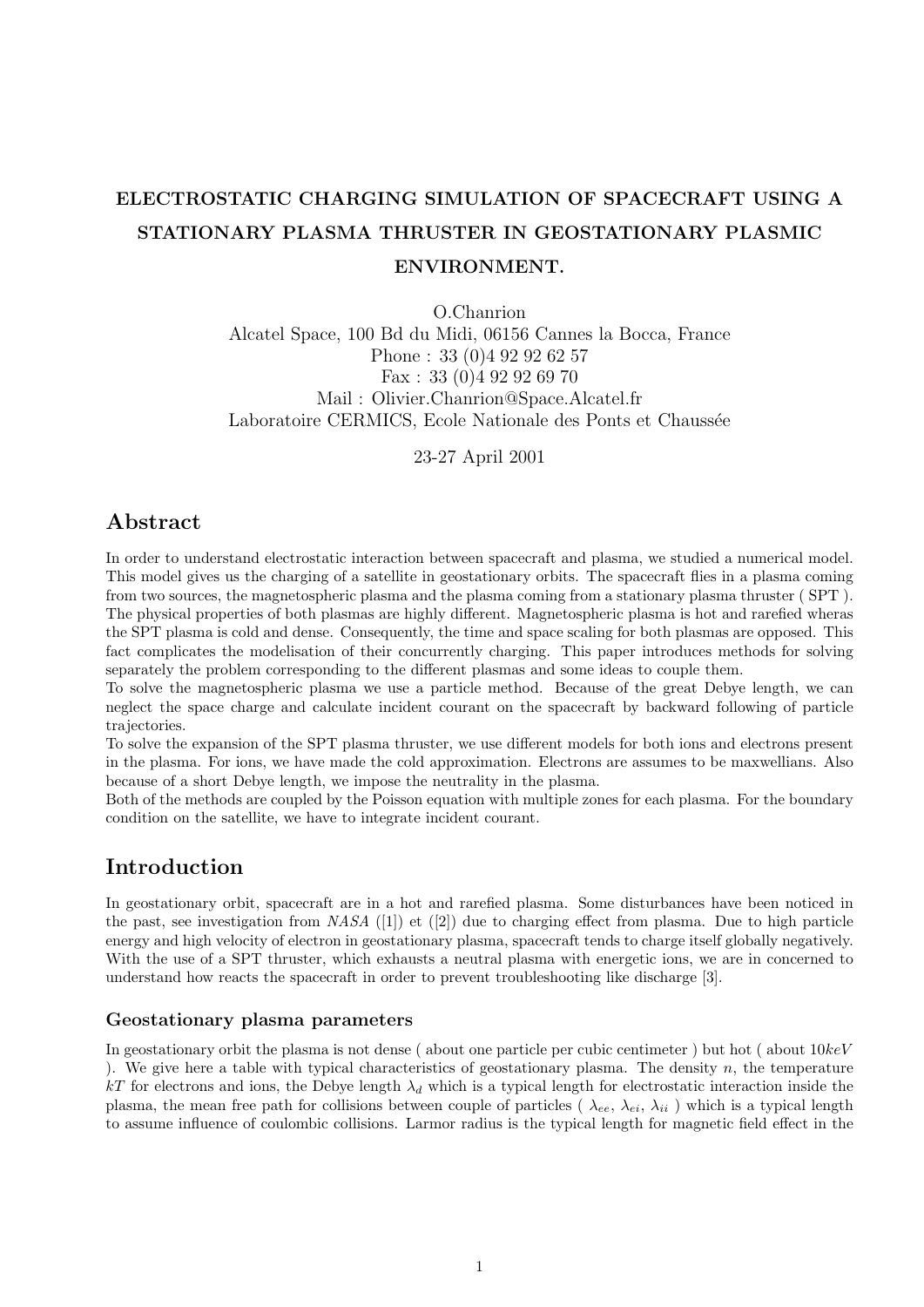plasma.

| $n(m^{-3})$       | $1 \times \overline{10^6}$       |
|-------------------|----------------------------------|
| kT(eV)            | $1.2 \times 10^{4}$              |
| $\lambda_d(m)$    | $8.14 \times 10^{2}$             |
| $\lambda_{ee}(m)$ | $4.21 \times 10^{17}$            |
| $\lambda_{ei}(m)$ | $5.95 \times 10^{17}$            |
| $\lambda_{ie}(m)$ | $1.39 \times 10^{16}$            |
| $\lambda ii(m)$   | $4.21 \times \overline{10^{17}}$ |
| $\rho_{Le}(m)$    | $3.36 \times 10^{2}$             |
| $\rho_{Li}(m)$    | $1.44 \times 10^{4}$             |

We take a typical length for the spacecraft of  $10m$  to compare with all the plasma physical lengths. Therefore, we can neglect collisions, influence of magnetic field. ( we can also neglect magnetic induction, because of small speeds of particles ) We can neglect space charge effect. For modelization, we assume the plasma is maxwellian far from the spacecraft.

# SPT plasma parameters

In general, plasma coming from electric propulsion are cold (some  $eV$ ) but dense. (about million particles per cubic centimeter ). Here, we restrict our studies to SPT-100 thrusters, and again, we give a table with typical characteristic of its plasma. Because of the presence of neutrals inside the plasma of the thruster, we add in the table more mean free path collision, the coulombic collision between two charged particles, hard sphere collision with almost one neutral and charge exchange collision between a ion and a neutral. The results are given for different distances from the exit.

|                             | 0.31m                           | $2m_\parallel$       | 4m                   |
|-----------------------------|---------------------------------|----------------------|----------------------|
| $n_e(m^{-3})$               | $1.5 \times 10^{16}$            | $5.1 \times 10^{14}$ | $2 \times 10^{14}$   |
| $n_i(X_e^+)$                | $1.5 \times 10^{16}$            | $5.1 \times 10^{14}$ | $2\times10^{14}$     |
| $n_i(Xe^{+\mp i})$          | $1.\overline{5 \times 10^{15}}$ | $4.1 \times 10^{13}$ | $2\times10^{13}$     |
| $n_n$                       | $2.9 \times 10^{15}$            | $6.9 \times 10^{13}$ | $1.7 \times 10^{13}$ |
| $kT_e(eV)$                  | 2                               | $\overline{2}$       | $\overline{2}$       |
| $kT_i$                      | $\mathfrak{D}$                  | $\overline{2}$       | $\mathfrak{D}$       |
| $kT_n$                      | $8.6 \times 10^{-2}$            | $8.6 \times 10^{-2}$ | $8.6 \times 10^{-2}$ |
| $\lambda_d(m)$              | $8.6 \times \overline{10^{-5}}$ | $4.7 \times 10^{-4}$ | $7.4 \times 10^{-4}$ |
| $\rho_{Le}$                 | $4.8 \times 10^{-2}$            | $4.8 \times 10^{-1}$ | 4.8                  |
| $\rho_{Li}$                 | $2.8 \times 10^{2}$             | $2.8 \times 10^3$    | $2.8 \times 10^{4}$  |
| $\overline{\lambda^c_{ee}}$ | $5.9 \times \overline{10^{-2}}$ | 1.5                  | 3.7                  |
| $\lambda_{ei}^{c}$          | 3.3                             | $8.6 \times 10^{1}$  | $2.1 \times 10^{2}$  |
| $\sqrt{\frac{c}{ie}}$       | $8.3 \times \overline{10^{-2}}$ | 2.1                  | 5.3                  |
| $\setminus_{ii}^c$          | $2.9 \times 10^{1}$             | $7.4 \times 10^{2}$  | $1.8 \times 10^3$    |
| hs<br>$n_{n}$               | $8.2 \times 10^3$               | $3.4 \times 10^{5}$  | $1.4 \times 10^{6}$  |
| hs<br>$\it in$              | $1.6 \times 10^3$               | $4.6 \times 10^4$    | $1.2 \times 10^{5}$  |
| $_{hs}$<br>$\it{ni}$        | $1.3 \times 10^2$               | $3.8 \times 10^{3}$  | $9.6 \times 10^3$    |
| dip<br>n e                  | $1.7 \times 10^{2}$             | $4.9 \times 10^{3}$  | $1.3 \times 10^{4}$  |
| JЕX<br>$\it in$             | $1.6 \times 10^2$               | $4.9 \times 10^{3}$  | $1.2 \times 10^{4}$  |

According to the measures from Manzella [7], we assume that the plasma is isothermal. The ion speed of ejection(  $2.2 \times 10^4$  m/s corresponding to a discharge voltage of 300V) is used to compute mean free path for ions. Also with this speed we can neglect thermal agitation of ions, and consider them as monocinetic. With the data given above, we can consider the plasma plume as unmagnetized. The mean free path for electrons is small, so a fluid model can be a good approximation, All the collisions that affect neutral can be neglected because they don't influence spacecraft charging. For ions collision, all can be neglected except charge exchange collisions. The collisions with electron can be neglected because they do not affect ion mobility. For CEX collisions, we

## Interaction with surfaces

The spacecraft is modelized as a metallic box covered ( partially or not ) with thin layer of dielectric. Due to plasma, some particles impinge surfaces. Some of particles are reemited ( backscatterings or secondary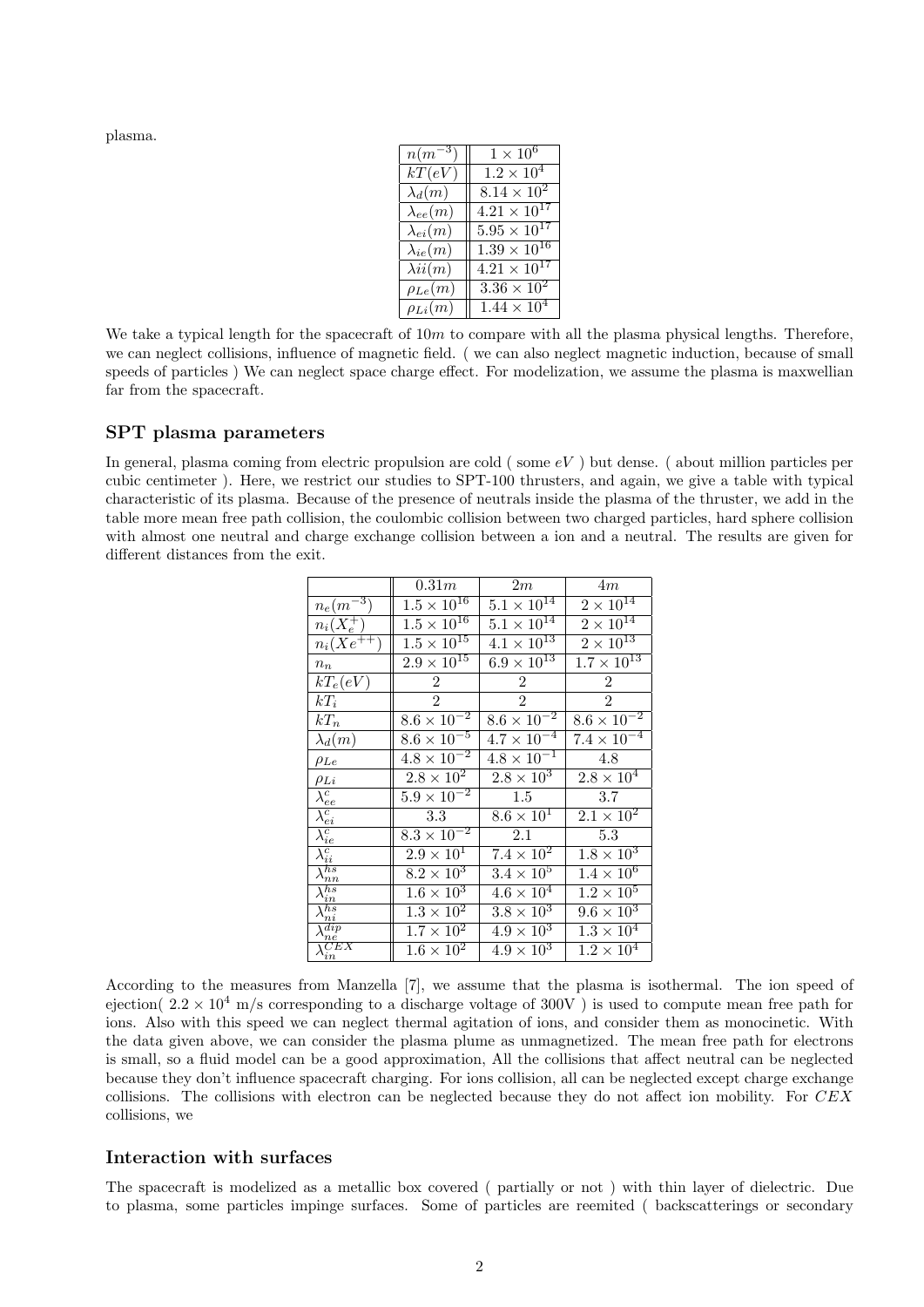reemissions ), others are conducted towards metal through dielectric. Also, due to sun exposure, some electrons are emitted by photoemmision. The surfacic charge of the spacecraft is affected, and therefore its potentials.

## Governing equation

We introduce here the equations of transport for each plasma and the governing equation for the electrostatic field coupling.

Field coupling equations All magnetic effects are neglected and the dielectrics layers are assume very thin. The charges do not stay in surfaces, and the maxwell equation simplify to :

$$
-\epsilon_0 \Delta \Phi = \rho \text{ in } \Omega^c
$$

$$
\frac{\partial}{\partial t} \left( \epsilon_k \frac{\partial \Phi}{\partial n} - \epsilon_0 \frac{\partial \Phi}{\partial n} \right) + \sigma_k \frac{\partial \Phi}{\partial n} - J_{ext}.n = 0 \text{ on } \Gamma_d
$$

$$
\int_{\Gamma_c} \frac{\partial}{\partial t} \left( -\epsilon_0 \frac{\partial \Phi}{\partial n} \right) - J_{ext}.n d\gamma + \int_{\Gamma_d} \frac{\partial}{\partial t} \left( -\epsilon_k \frac{\partial \Phi}{\partial n} \right) - \sigma_k \frac{\partial \Phi}{\partial n} d\gamma = 0
$$

$$
\Phi = \Phi_c \text{ on } \partial \Gamma_c
$$

$$
\Phi \to 0 \text{ toward infinity }.
$$

Where

 $\Omega$  represent the spacecraft.  $\Omega^c$  the exterior of the spacecraft.  $\Gamma_c$  the metallic boundary  $\Gamma_d$  the dielectric boundary  $J_{ext}$  is the total current received. Φ the external potential.  $\Phi_c$  the constant potential of metallic boundary.  $\rho$  the space charge density. n the exterior normal.

If we introduce, now a conductivity operator  $(K)$ , a capacity operator  $(C)$  and a current operator  $\mathcal{J}$ , we can write these equations as :

$$
-\epsilon_0 \Delta \Phi = \rho \text{ in } \Omega^c
$$

$$
\frac{\partial}{\partial t} C \Phi + K \Phi = \mathcal{J} \text{ on } \Gamma
$$

$$
\Phi = \Phi_c \text{ on } \partial \Omega_0
$$

$$
\Phi \to 0 \text{ toward infinity }.
$$

In order to solve numerically these equations, we will introduce a variational formulation :

In  $C = {\Phi \in H^1(\Omega)$ ;  $\Phi \sim \frac{1}{r^2}$  in  $\Omega_c$ ;  $\Phi = \text{Cste } = \Phi_c$  in  $\Gamma_c$  :

$$
\frac{\partial}{\partial t} \left( \int_{\Omega^c} \epsilon_0 \nabla \Phi(x, t) . \nabla \Psi(x) dx + \int_{\Gamma_d} \frac{\epsilon_k}{e_k} (\Phi(x, t) - \Phi_c(x, t)) (\Psi - \Psi_c) d\gamma \right) =
$$
\n
$$
- \int_{\Gamma_c} J_{ext}. n \Psi_c d\gamma - \int_{\Gamma_d} J_{ext}. n \Psi d\gamma - \int_{\Gamma_d} \frac{\sigma_k}{e_k} (\Phi(x, t) - \Phi_c(t)) (\Psi - \Psi_c) d\gamma + \frac{\partial}{\partial t} \left( \int_{\Omega^c} \rho dx \right)
$$
\n(1)

Magnetospheric plasma As we neglect magnetic field and collision, the governing equation for the geostationary plasma is the Vlasov-Poisson system. For particles  $\alpha$  which are ions or electrons we have :

$$
\frac{\partial f_{\alpha}}{\partial t} + v.\nabla_x f_{\alpha} - Z_{\alpha} \frac{e \nabla_x \Phi}{m_{\alpha}}.\nabla_v f_{\alpha} = 0
$$

with condition at infinity :

$$
\lim_{\|x\| \to +\infty} f_{\alpha} = n_0 \left(\frac{m_{\alpha}}{2\pi kT}\right)^{\frac{3}{2}} \exp\left(-\frac{\frac{1}{2}m_{\alpha}v^2}{kT}\right)
$$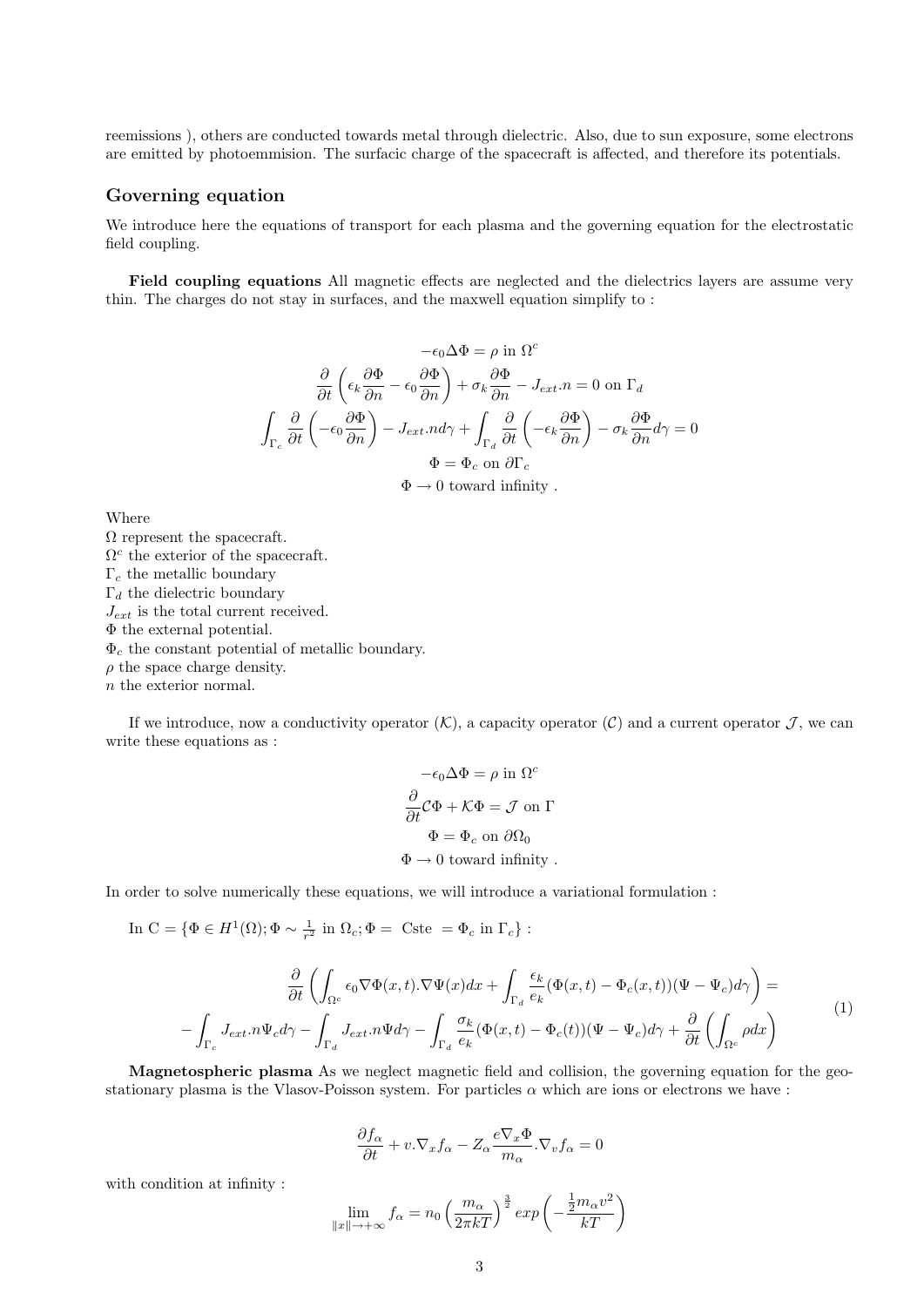In order to rescale those equations, we introduce characteristic values. The magnetospheric electrons control the potential of the satellite. So the characteristic potential is  $\Phi_{mag} = \frac{m_e (V_e^{mag})^2}{e}$  where  $V_e^{mag}$  is the thermal speed of electrons,  $\sqrt{\frac{kT}{m_e}}$ . *D* is the characteristic length of spacecraft.  $f_{mag} = \frac{n_{mag}}{(V_e^{mag})}$  $\frac{n_{mag}}{(V_e^{mag})^3}$  the characteristic distribution function. The time rescaling is given by the boundary condition for potential. The time increment of surfacic charge on the satellite must be on the order of  $\frac{\partial \Phi}{\partial n}$ . That gives  $T_{mag} = \frac{\lambda d_{mag}^2}{D.V_{mag}}$ .

After rescaling, the Vlasov equations become :

$$
\frac{1}{\eta^2} \frac{\partial \tilde{f}_i}{\partial \tilde{t}} + \tilde{v} . \nabla_{\tilde{x}} \tilde{f}_i - \mu \nabla_{\tilde{x}} \tilde{\Phi} . \nabla_{\tilde{v}} f_i = 0
$$

$$
\frac{1}{\eta^2} \frac{\partial \tilde{f}_e}{\partial \tilde{t}} + \tilde{v} . \nabla_{\tilde{x}} \tilde{f}_e + \nabla_{\tilde{x}} \tilde{\Phi} . \nabla_{\tilde{v}} f_e = 0
$$

$$
-\Delta_{\tilde{x}} \tilde{\Phi} = \frac{1}{\eta^2} (\tilde{n}_i - \tilde{n}_e)
$$

Where  $\eta = \frac{\lambda d}{D}$  and  $\mu = \frac{m_e}{m_i}$ . Because  $\eta$  is huge, we can neglect space charge inside the magnetospheric plasma, and solve the Vlasov equation as a stationary equation.

SPT plasma As physical characteristics of plasma inside the beam from SPT are different, the model and scaling parameter are very can be different. Again, magnetic effects will be neglectable. The electrons in the plasma from SPT are supposed to be isothermal. Because of their low temperature, we concentrate on current coming from ions. Because of their small mass, if we look for a fluid description and if we neglect inertial term in the momentum equation, we obtain that the pressure equilibrate the electrostatic pressure. So, the electron verify the Boltzmann relation, with density  $n_e = n_{ref} \exp \frac{e(\Phi - \Phi_{ref})}{kT_e}$  $\frac{1}{kT_e}$ .  $\Phi_{ref}$  and  $n_{ref}$  are respectively potential and density at a point of the thruster exit. The collisions for ions are ineffective but they have great mass, high speed of ejection from the thruster and low temperature. We use a cold approximation and a fluid model with no pressure. The governing equations are for the ions :

$$
\partial_t n_i + \nabla_x \cdot (n_i u_i) = 0
$$

$$
\partial_t (n_i u_i) + \nabla_x \cdot (n_i u_i \otimes u_i) = -\frac{q}{m_i} n_i \nabla_x \Phi
$$

Again, in order to rescale those equations, we introduce the characteristic potential  $\Phi_{SPT} = \frac{kT_{SPT}}{e}$  where  $kT_{SPT}$  is the electrons temperature. The characteristic speed of ions  $V_{SPT} = \sqrt{\frac{2eU}{m_{Xe+}}},$  where U is the discharge voltage of the thruster, the characteristic density  $n_{ref}$ . The time rescaling is given like for magnetosphere, so  $T_{SPT} = \frac{\lambda \ d_{mag}^2 n_{mag}}{n_{ref} V_{SPT} D}$  $\frac{\lambda \frac{d_{mag}}{d_{reg}}}{n_{ref}V_{SPT}D}$ . After rescaling we have :

$$
\gamma \partial_{\tilde{t}} \tilde{n}_i + \nabla_{\tilde{x}} . (\tilde{n}_i \tilde{u}_i) = 0
$$

$$
\gamma \partial_t (\tilde{n}_i \tilde{u}_i) + \nabla_{\tilde{x}} . (\tilde{n}_i \tilde{u}_i \otimes \tilde{u}_i) = -\frac{kT_{SPT}}{2U} \tilde{n}_i \nabla_{\tilde{x}} \tilde{\Phi}
$$

$$
\tilde{n}_e = \exp \tilde{\Phi} - \tilde{\Phi}_{ref}
$$

$$
-\Delta_{\tilde{x}} \tilde{\Phi} = \frac{1}{\eta^2} (\tilde{n}_i - \tilde{n}_e)
$$

Where  $\gamma = \frac{n_{SPT}D^2}{n_{\mathcal{M}^2}}$  $\frac{n_{SPT}D^2}{n_{mag}\lambda d_{mag}^2}$  and  $\eta = \frac{\lambda d_{SPT}}{D}$ .

Since  $\eta$  is small in the center of the thruster jet, the neutrality can be impose. Then, we have  $n_i = n_e$  $n_{ref}$  exp  $\frac{e(\Phi-\Phi_{ref})}{kT_c}$  $\frac{(-\Psi_{ref})}{kT_e}$  and we can calculate the potential. Therefore, external potential are screen in the center of the jet, which is physically relevant. We have  $T_{SPT} << T_{mag}$ , so we can consider, when the thruster is ON, that the process of charging from magnetosphere unchanged. But because the thruster does not fill all space around the spacecraft, some region near the boundary of the plume have higher Debye length. The neutrality could not be impose any more. In these regions, the Poisson equation must be solve with space charge in order to take in account the sheath between magnetosphere and plume border.

# Numerical point of view

Since the current received by the spacecraft controls its charge, the most important calculation is the incident current. We will present how to calculate them from both plasma, and an approach for coupling models. The aim is to have a software able to charge negatively a spacecraft with geostationary plasma and to simulate what happen when the thruster is switch ON. All computations exposed here are done in 2D-axysymetrical geometry.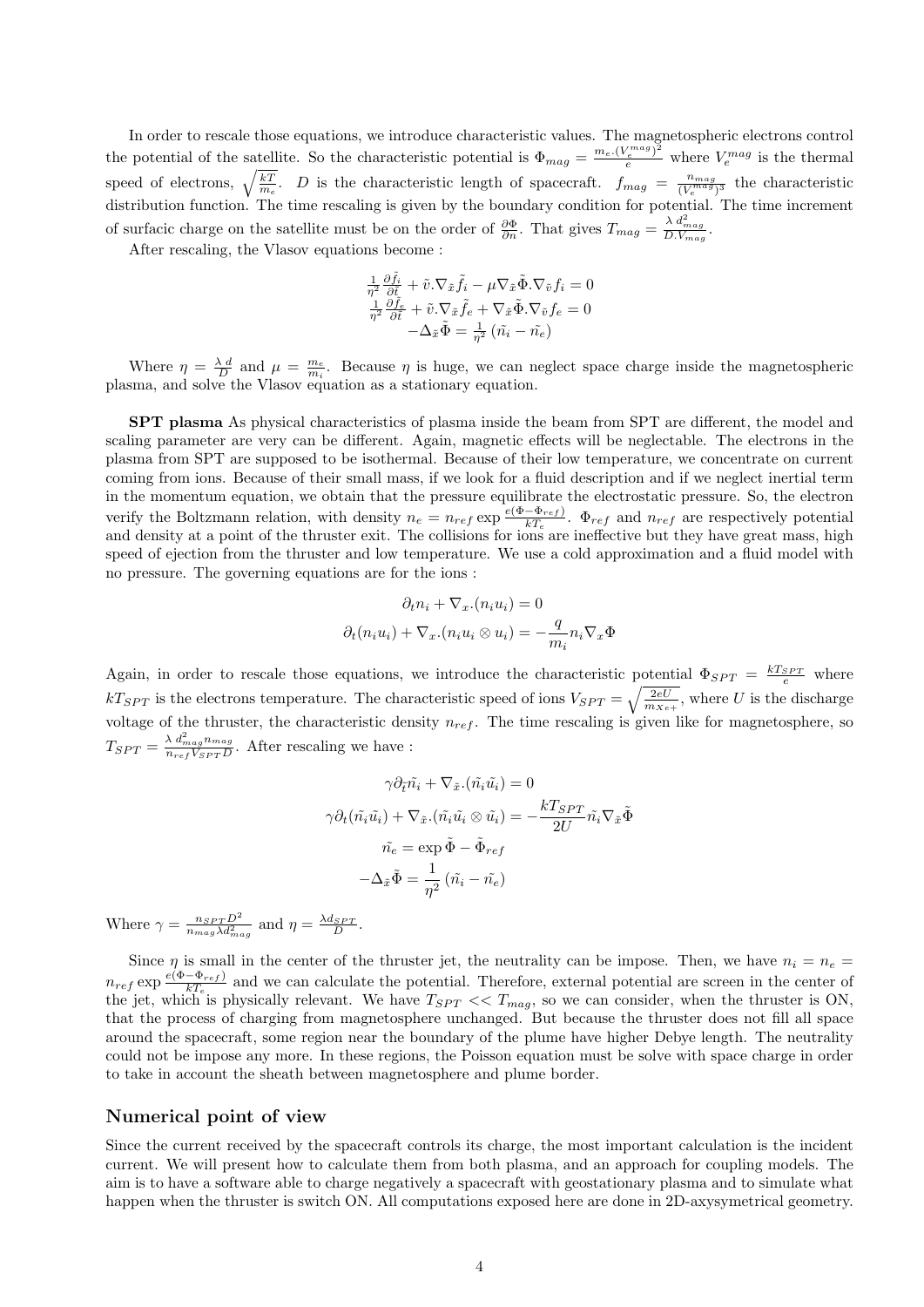Field coupling computations. For calculation we resolve the variationnal formulation (1). For the time dependence, we use a Newton algorithm in order to calculate increment of surfacic charge coming from external current and conductivity. The expression of the variationnal formulation links them to jump of potential gradient on boundary of metallic box and dielectrics. Outside the spacecraft a triangular P1-finite element method is used in a sphere of about 10 m. Outside this sphere, we consider that there is no space charge. But, in order to reach the boundary limit for potential  $\Phi \to 0$  at infinity, we couple with infinite element.



Due to the thickness of dielectric, the array resulting of this Galerkin resolution must be preconditioned. While the thruster is OFF, the space charge is neglected, but when it is ON, we have to fix potential inside the SPT-thrust, and to take care about space charge coming from the boundary of the thrust.

Magnetospheric currents calculation. For calculation of incident current from geostationary plasma, we use a particles method. Because we don't need to calculate space charge density and because we can consider the stationary Vlasov equation, we use a method inspired by Riame ( Research Institute of Applied Mechanics and Electrodynamics in Moscow [8]). Solving for the Vlasov equation, we know that for particles reaching surface from infinity, the distribution function is known as a maxellian scaled with potential. Starting from each surface cell on the spacecraft, we follow backwards trajectories. If a trajectorie reach boundary of our sphere, we assume this particle come from infinity, and then, we increment current value on the surface. If the trajectories come from other part of the spacecraft or from the thruster plume, we have no current. This method is more efficient than injection of particle from the boundary that implies a huge number of trajectories.

SPT plume calculation. First of all, by assuming external electric field do not penetrate the center of the plasma plume, we have made a calculation of the center of the plume. This center is define by small Debye length. We use a direct particular method ( PIC ) assuming monocinetic speed for ions wich are injected from the thruster exit. We interpolate primary ions density on each node. We create secondary ions coming from CEX collisions, using creation rate :

$$
q_i = n_i n_n V_i \sigma_{CEX}(V_i)
$$

with :

 $-n_i$  the primary ions density.  $-n_n$  the neutral ions density ( taken as 5% of the primary ion density )  $-V_i$  primary ions speed  $-\sigma_{CEX}(V_i) = (k1 \ln(g) + k2)^2 \times 10^{-20} m^2$ with  $k1 = -0.8821$  and  $k2 = 15.1262$  ([5]).

And we also follow these secondary ions using a particular method and interpolate their density. Therefore, assuming neutrality of the plasma, and Boltzmann equilibrium for electrons, we calculate potential value on each node. We iterate until equilibrium is reached. The main aim is to fill the zone corresponding of the center of the plume and to follow ions coming out from the boundary layer of the plume. If trajectories hit surfaces of the spacecraft we increment received current. The boundary layer between the plume and vaccum is defined by a criteria on the Debye length where a shealth should be created. Everything in the model is done in order to solve the Poisson equation with the space charge influence in this shealth. But, at the moment, the iterated algorithm still unstable. So, the result presented here are computed by assuming an infinity thin shealth at the boundary. The shealth is obtained by superposition of external potential calculated separatly and the internal potential calculated inside the plume.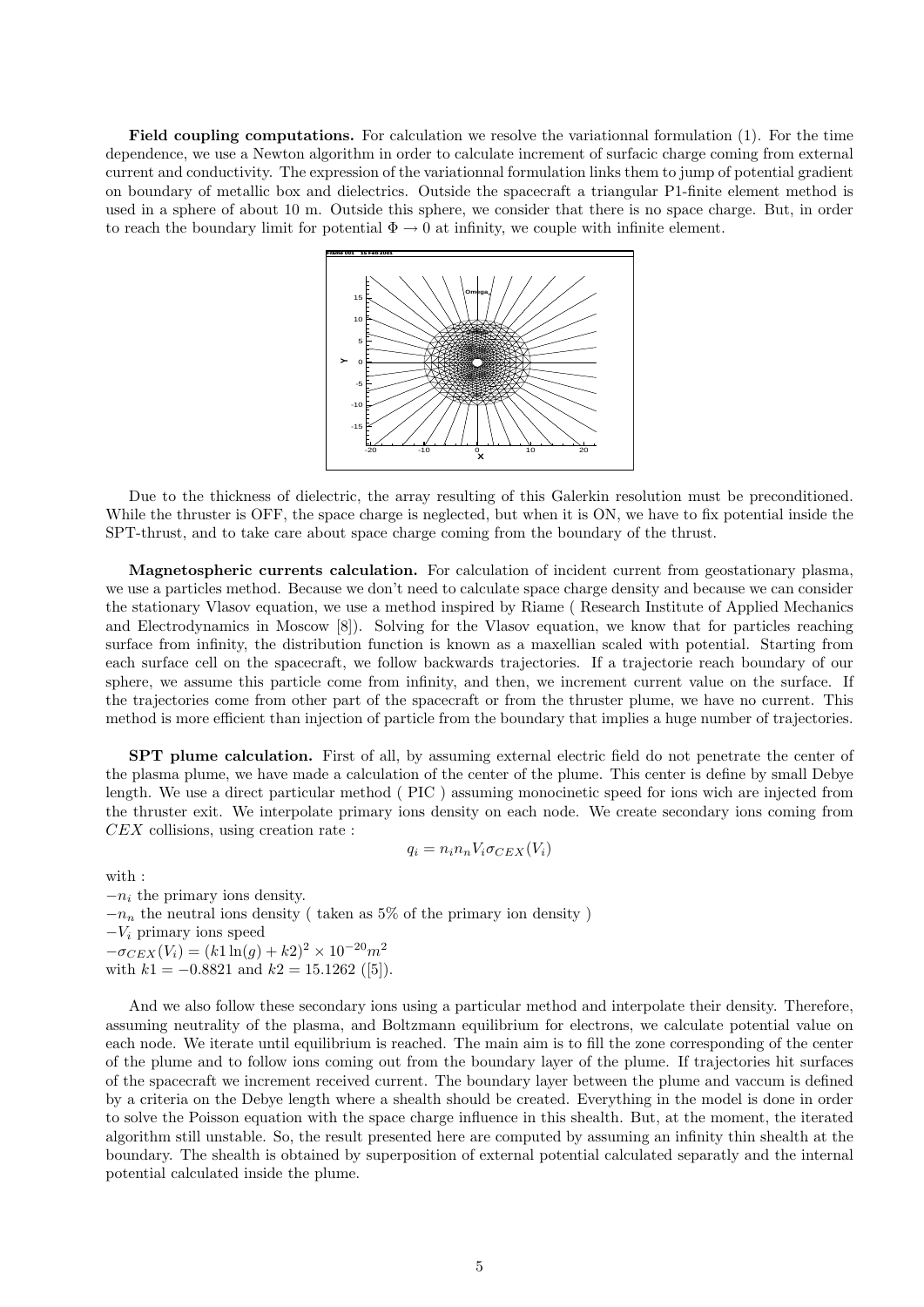# Results

#### Magnetospheric calculation

We gives here some results. First we give results from geostationnary current calculation. The first figure gives ions, electrons and total current on a numerical cell. An the second figure gives the potential evolution of this cell.



These calculations have been validated with analytical result from Laframboise [6]. We reach convergence when, globaly the total current is zero.

The space potential when equilibrium is reach is presented below :



On some cells exposed from the secondary plasma ions, the calculated current coming from slow ions is about  $2A/m^2$ . With this current the potential go quickly to zero when the thruster is switch ON. But another equilibrium is not reached since we have not included currents from thruster electrons. Also, these results have not yet validated.

#### SPT plasma plume computation

The figures presented here are ions density inside the SPT plume. For primary ions, and for secondary ions :